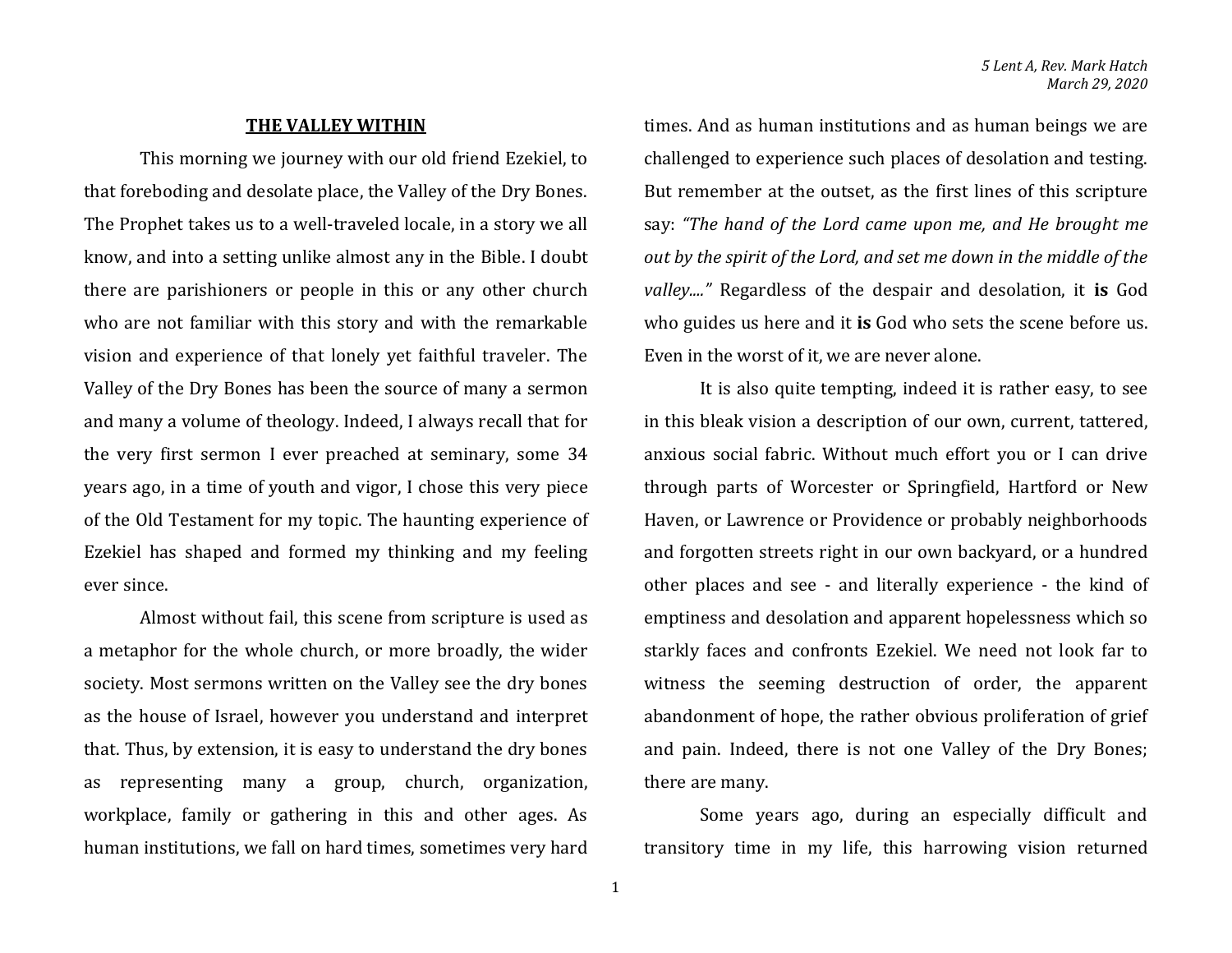vividly to me (as it periodically does). I set out for a walk, to "walk off" the anxiety and the tension and the fear and confusion which I was feeling. I remember, like it was yesterday, that the once warm April skies soon turned sullen and gray. Rain began to chase me toward shelter until I found myself sitting alone in Beaver Brook Park, in the middle of Worcester, possessing nothing but my troubled thoughts, my unquiet spirit, and my fragile heart. I needed then, as I often do now, to settle my soul and to find light where only darkness was visible. The streets and sidewalks were devoid of people, the old abandoned factories and run down houses made me feel, in a way, that I too was right now - in that moment - living in this Valley of Dry Bones; that I too was no better off than the forsaken prophet in his bleak desert, that I too was being strangely led by the hand of the Lord out into some awful and awe-filled place. I had arrived at a locale and at a moment as raw as raw can be, and I was frightened. And then, sheltering myself from cold rain on the outside and from churning spiritual tumult within, it hit me, and it hit me then, that rainy April day, as it never had hit me before. Even though I had read Ezekiel dozens of times, this passage of scripture took on a new and terrifying and yet hopeful meaning that I had never before fully understood, and it was this: The Valley of the Dry Bones is not always an outside setting at all; instead, it is sometimes that very place within me, and within each of us, where we are compelled and forced and driven out into desolation so as to face our own deepest fears, our own enduring pain, our own darkness and our own tears.

I remain convinced that such a valley exists in every living being and that part of the experience of growth and development and soulfulness and spirit is to be, at times, cast and led by God into just such an empty place. It is easy to think that God's humbling message is about the church or about society or about the world or about anything or about someone *OUT THERE*, outside of us. And yet, the genuine challenge and the Gospel mandate is to understand that such a place is really deep within, *inside*, as a fundamental and beloved part of who we are and of how we minister.

For the addicted the valley of the dry bones is that place of destruction and enslavement; for the abuser that valley is the place of pain received and pain inflicted; for the lonely that valley is the place of utter abandonment and isolation; for the priest that valley is a place of spiritual dryness and desiccation; for the neglected that valley is the place of hopelessness and fear; for the ill that valley is the place of mortality and hurt; for many a congregation that valley is a place of transition and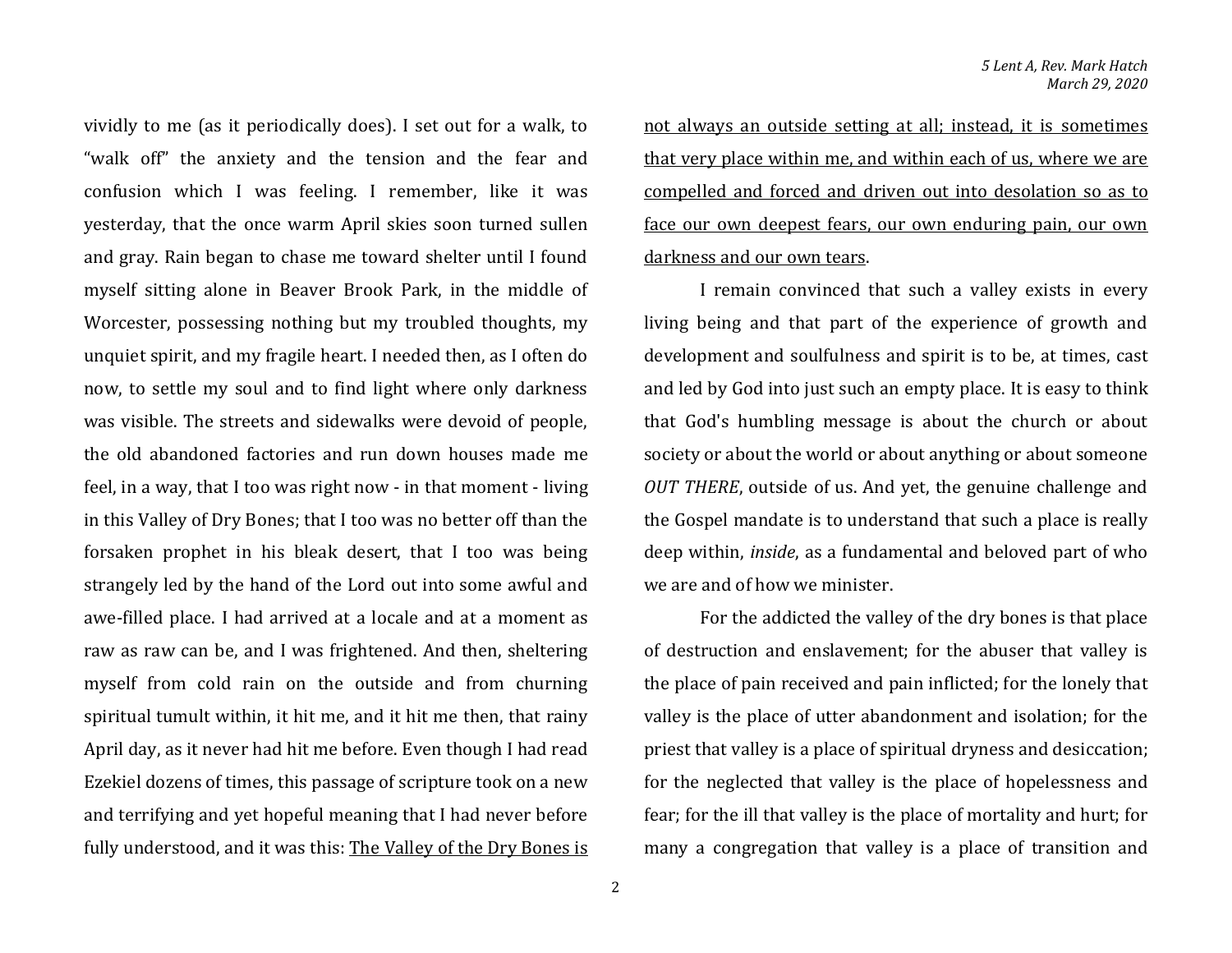change and uncertainty, of that which is ending and of the unknown which yet lies ahead. And in its most radical expression, and picking up where I left off last week, the Valley of the Dry Bones is the cross that each of us carries, on our own *Via Dolorosa*, through the tortured streets of our own lives, amid the taunts and jeers and spite of the mob, to our own personal Calvary. To our own Gethsemane. To our own personal place on that symbol of both death and hope. To our own personal agony on that rocky and forsaken hill, and ultimately to our own empty tomb, though that surely can feel far, far off. You and I must know and experience this, and we must pray for renewal, we must pray for repair, we must pray for revitalization, and most of all we must pray for resurrection - not just our own but for the whole of creation, in all its brokenness and in all its frailty.

Just as Ezekiel is led by the *"hand of the Lord"* into that valley so too are we guided by God. I would argue that this is one of the most crucial, painful, and yet vital moments in the life of faith – trusting, believing, even affirming, that here, even here, precisely here (!); even amidst this ruination, God is not only present but God is in charge, and God is actually leading me and leading us. The Valley is a time of testing, and it is an awful crucible in which our souls shall be forged into

(certainly my temptation) is to be angry with God and to flee from such trials. And yet, as Ezekiel knows and as we discover at the Empty Tomb, God has not abandoned us and God has not forsaken us. Even if we sometimes leave God, God never leaves us. The challenge comes in simple words, spoken directly to you and to me, in our moment of gravest fear: *"Mortal, can these bones live?"* Spoken another way, in the great drama of Lazarus, the words are from Jesus himself: *"I am the resurrection and the life. Those who believe in me, even though they die, will live...Do you believe this?",* **[John 11:25]** we are asked. And those last four words are at the epicenter of it all: *"do you believe this?"* Well, do you? Do we? Because that, brothers and sisters in Christ, is the very heart of the matter. And how we live, once we have answered Jesus, is life itself. Period.

something new, a proving ground of the Spirit. Our temptation

The challenge could not be more clear nor more blunt: where *is* our faith to be found  $\sim$  your faith, my faith  $\sim$  in the Valley of Dry Bones? To whom and to what *shall we turn* in our moment of deepest fear and pain? On what *shall we rest* our sorrows and our loss? Yes, God brings us to this place, of that there can be no doubt. And it is a place of awfulness and tears, of blood poured out on dry rock and of voices crying in the